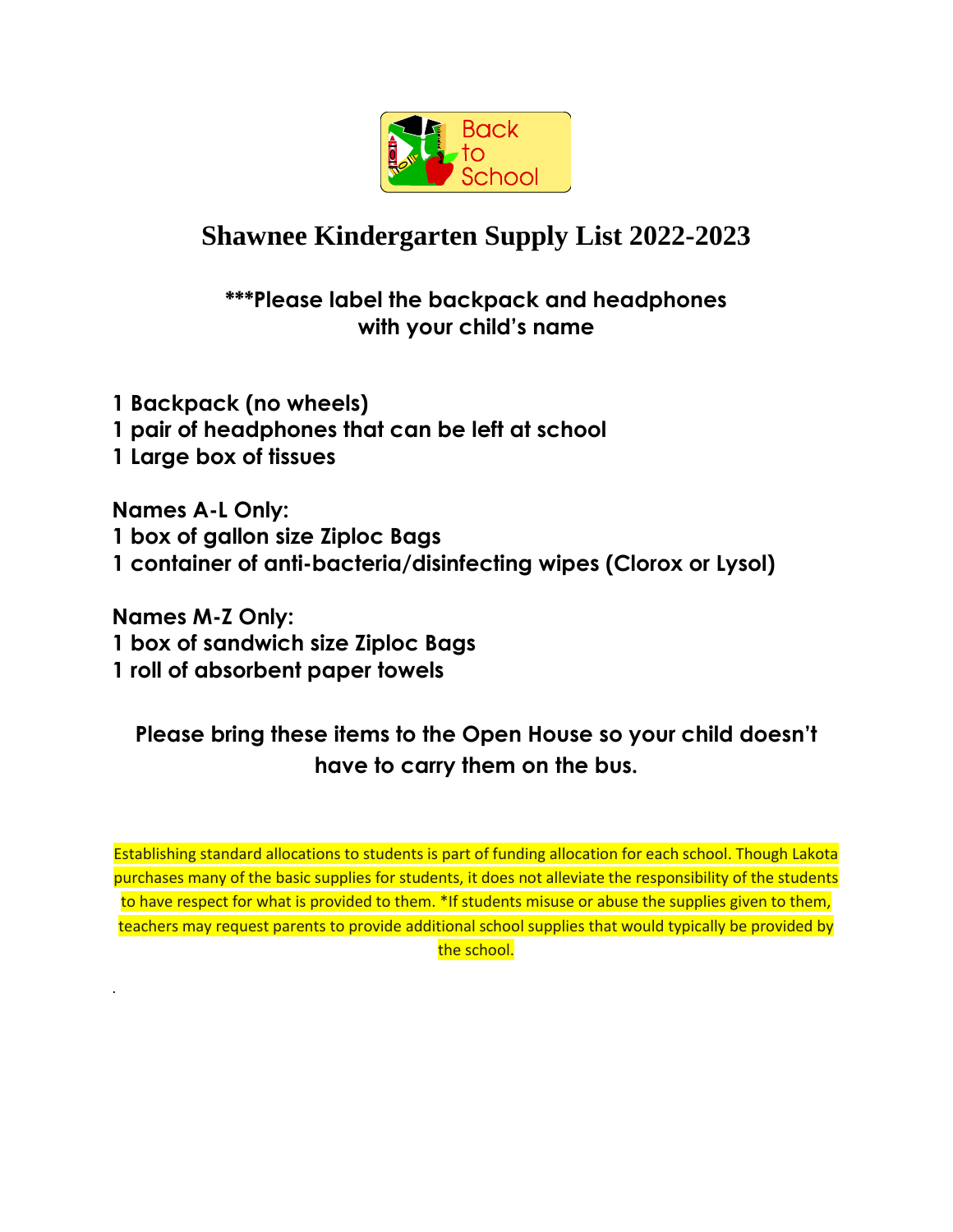

# **Shawnee First Grade Supply List 2022-2023**

**\*\*\*Please label the backpack and headphones with your child's name**

**1 Backpack (no wheels) 1 pair of headphones that can be left at school 1 Large box of tissues**

**Names A-L Only: 1 box of gallon size Ziploc Bags 1 container of anti-bacteria/disinfecting wipes (Clorox or Lysol)**

**Names M-Z Only: 1 box of sandwich size Ziploc Bags 1 roll of absorbent paper towels**

#### **Please bring these items to the Open House so your child doesn't have to carry them on the bus.**

Establishing standard allocations to students is part of funding allocation for each school. Though Lakota purchases many of the basic supplies for students, it does not alleviate the responsibility of the students to have respect for what is provided to them. \*If students misuse or abuse the supplies given to them, teachers may request parents to provide additional school supplies that would typically be provided by the school.